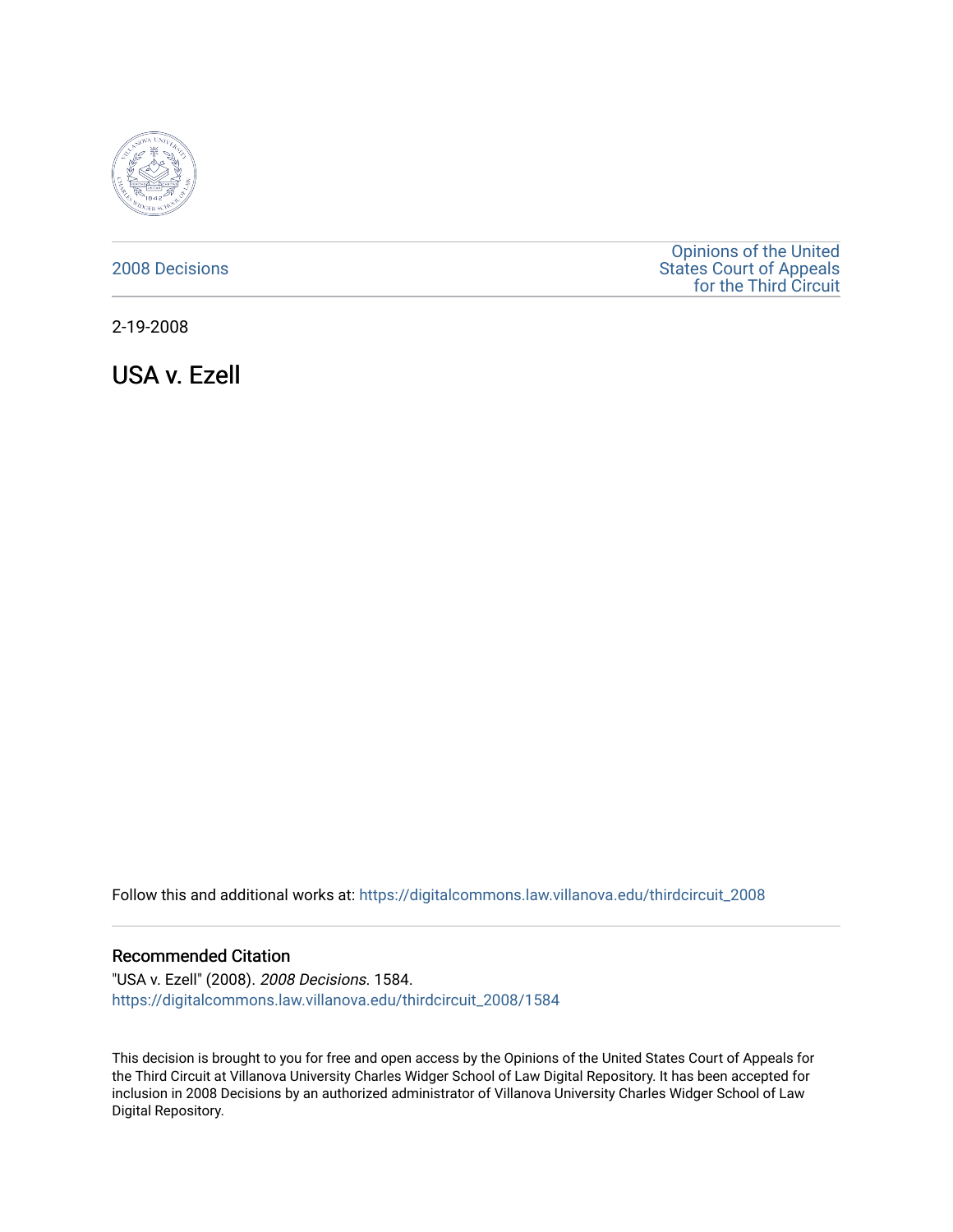## NOT PRECEDENTIAL

# UNITED STATES COURT OF APPEALS FOR THE THIRD CIRCUIT

No. 06-1874

#### UNITED STATES OF AMERICA

v.

JAMAL EZELL, Appellant

On Appeal from the United States District Court for the Eastern District of Pennsylvania D.C. Criminal No. 02-cr-0815 (Honorable Jan E. DuBois)

Submitted Pursuant to Third Circuit LAR 34.1(a) January 28, 2008

Before: SCIRICA, *Chief Judge*, RENDELL, *Circuit Judge*, and RODRIGUEZ, *District Judge*. \*

(Filed: February 19, 2008)

OPINION OF THE COURT

The Honorable Joseph H. Rodriguez, United States District Judge for the District of \* New Jersey, sitting by designation.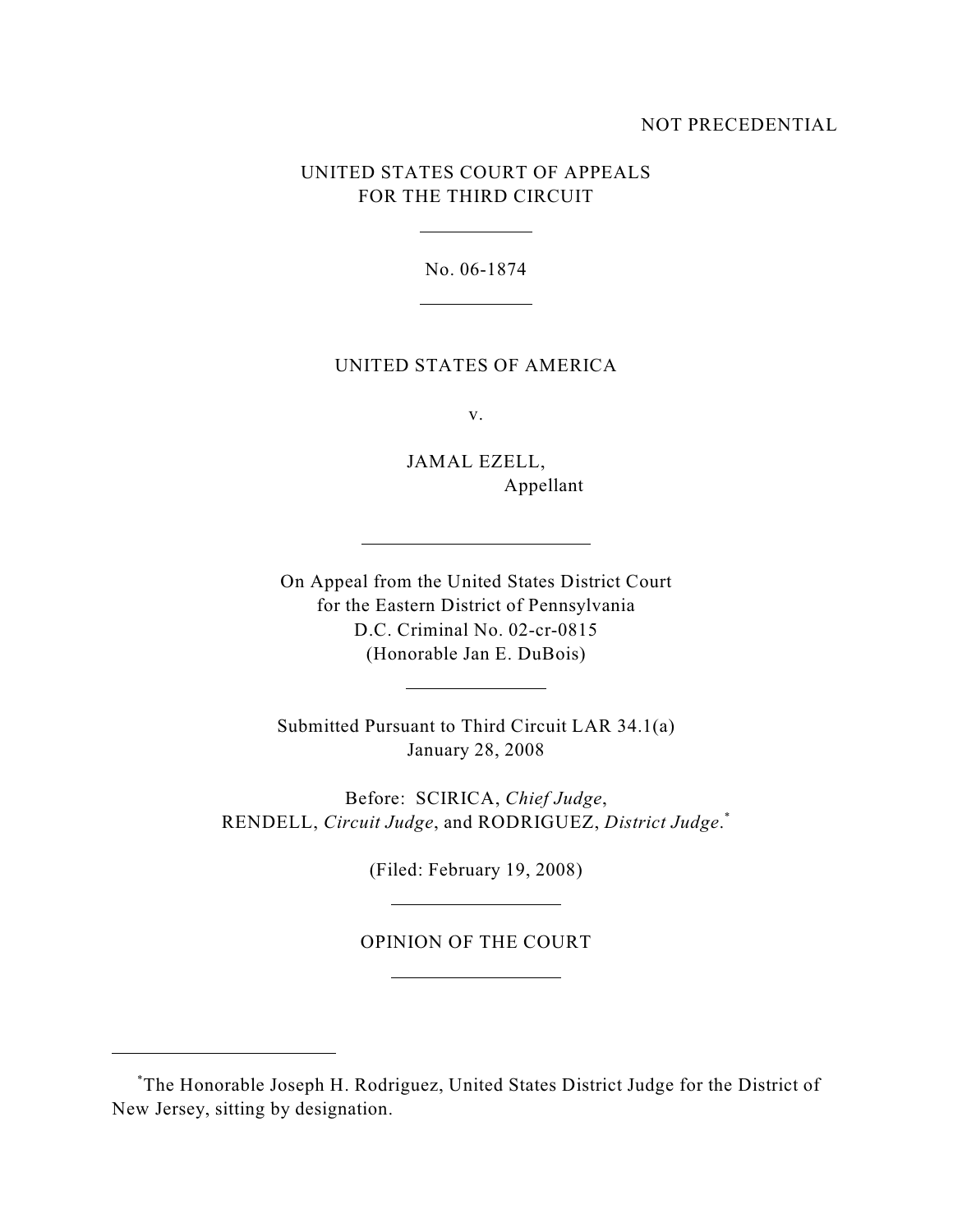## SCIRICA, *Chief Judge*.

Defendant Jamal Ezell appeals his conviction and judgment of sentence. His attorney has filed a motion to withdraw as counsel and has submitted a brief under *Anders v. California*, 386 U.S. 738 (1967). Ezell filed a *pro se* brief. We will affirm.

#### I.

On December 17, 2002, Ezell was charged with six counts of robbery, 18 U.S.C. § 1951 (Hobbs Act) and § 2, and six counts of using a firearm during and in relation to a crime of violence, 18 U.S.C.  $\S$  924(c) and  $\S$  2. Ezell, with the assistance of associates, robbed six commercial establishments at gunpoint. During five of the robberies, the victims were threatened and bound with either tape or electrical wire. At trial, the government presented, *inter alia*, Ezell's two written confessions and testimony of two of Ezell's associates. A jury convicted him on all charges and the district court sentenced Ezell to a mandatory consecutive term of 132 years plus one day of imprisonment.

#### II.

Third Circuit Local Appellate Rule 109.2(a) provides: "[w]here, upon review of the district court record, trial counsel is persuaded that the appeal presents no issue of even arguable merit, trial counsel may file a motion to withdraw and supporting brief pursuant to *Anders v. California* . . . ." Our inquiry when counsel submits an *Anders* brief is "twofold: (1) whether counsel adequately fulfilled the rule's requirements; and (2)

2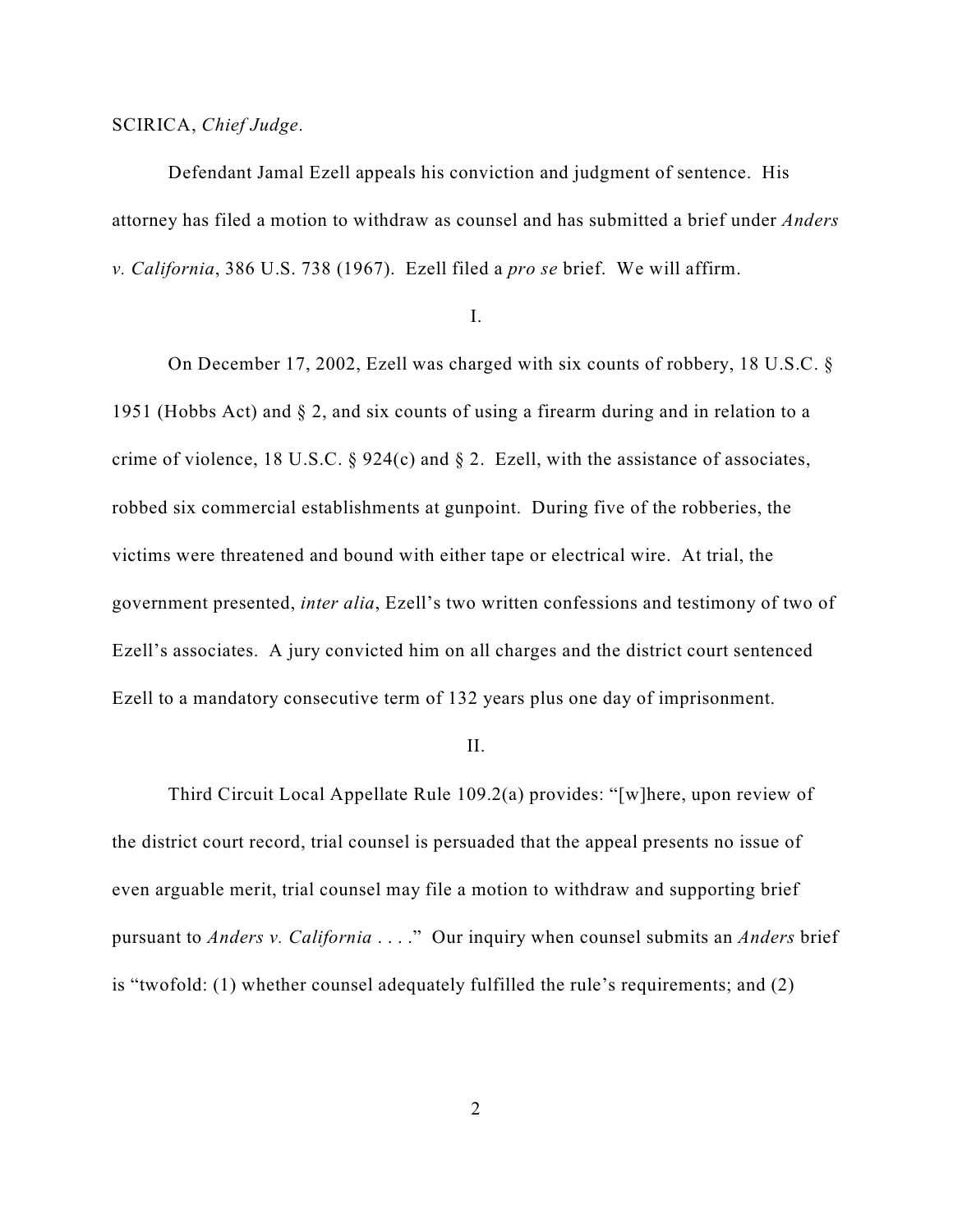whether an independent review of the record presents any nonfrivolous issues."<sup>1</sup> Youla, 241 F.3d at 300. Since both Ezell and his counsel filed briefs, our review is guided by the issues cited in the *pro se* and *Anders* briefs. *See id.* at 301. The issues raised are: (1) sufficiency of the evidence regarding the interstate commerce element of the Hobbs Act; (2) length of the sentence; (3) error in instructing the jury on the interstate commerce element of the Hobbs Act; and (4) error for failing to give defendant's requested interstate commerce jury charge.<sup>2</sup>

#### A.

In his *pro se* brief, Ezell asserts the evidence, taken in the light most favorable to the government, failed to establish that, as a result of the robberies, interstate commerce was obstructed, delayed, or affected. *See United States v. Idowu*, 157 F.3d 265, 268 (3d Cir. 1998) (articulating the sufficiency of the evidence standard). The Government need only show " the defendants' conduct produced any interference with or effect upon interstate commerce, whether slight, subtle or even potential . . . ." *Haywood*, 363 F.3d at

<sup>&</sup>lt;sup>1</sup> "The duties of counsel when preparing an *Anders* brief are (1) to satisfy the court that counsel has thoroughly examined the record in search of appealable issues, and (2) to explain why the issues are frivolous." *United States v. Youla*, 241 F.3d 296, 300 (3d Cir. 2001). "An appeal on a matter of law is frivolous where none of the legal points are arguable on their merits." *Id.* at 301.

 $\frac{1}{2}$  Issues three and four are not arguable on their merits. The district court properly instructed the jury on the interstate commerce element for Hobbs Act robbery. The charge is consistent with our precedent, *see e.g., United States v. Haywood*, 363 F.3d 200 (3d Cir. 2004), and, contrary to Ezell's contentions, did not direct a verdict, amend the indictment, mislead the jury, or create a variance. Further, the district court was not required to accept Ezell's suggested jury charge.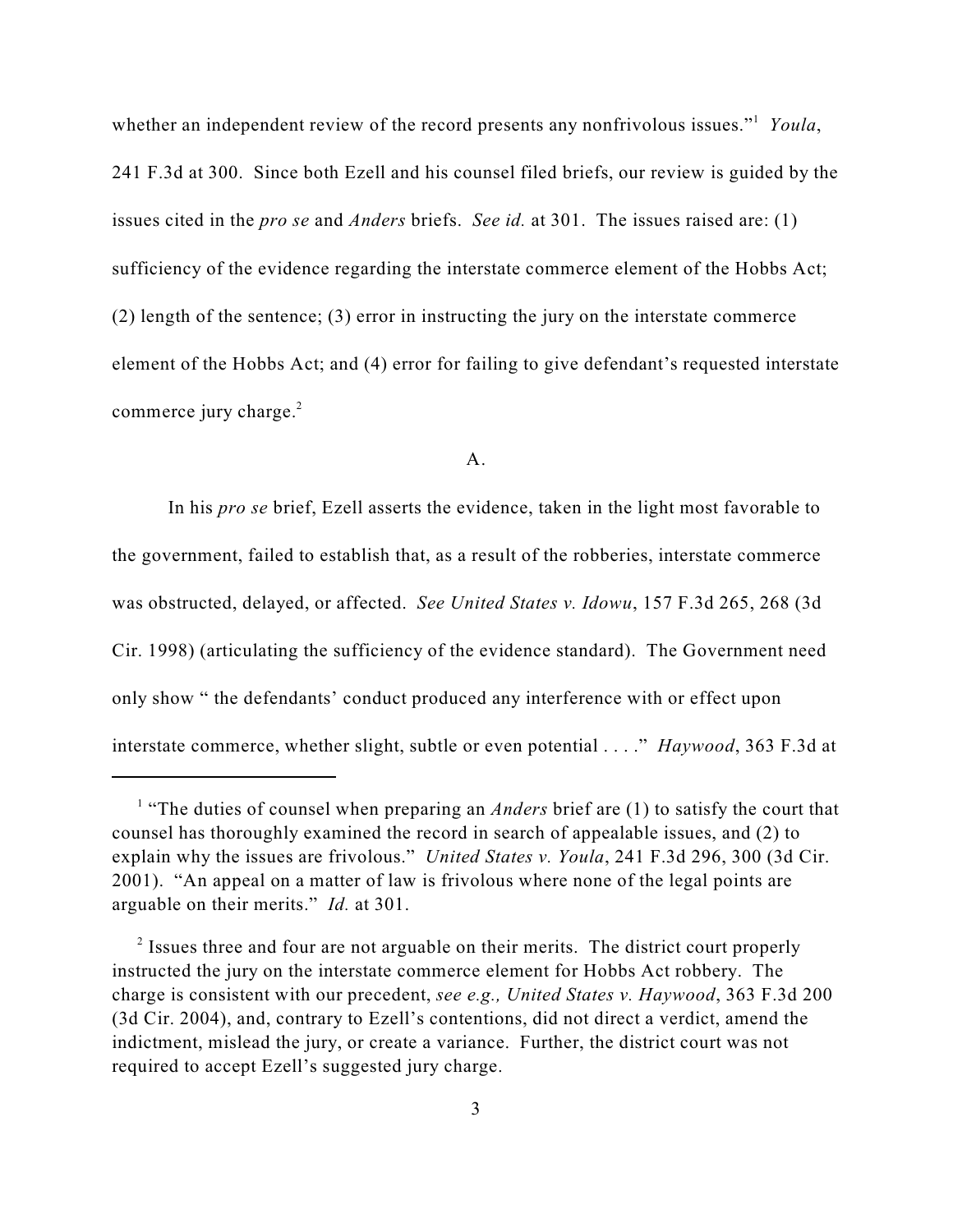210. "Moreover, a jury may infer that interstate commerce was affected to some minimal degree from a showing that the business assets were depleted." *Id.* at 210; *see also United States v. Clausen*, 328 F.3d 708, 711 (3d Cir. 2003) ("In any individual case, proof of a *de minimis* effect on interstate commerce is all that is required."). Here, the Government offered evidence that the businesses Ezell robbed purchased supplies and sold products outside of Pennsylvania and the robberies depleted the assets of the businesses. Accordingly, there is substantial evidence to support the jury's guilty verdict.

B.

As noted, Ezell was sentenced to a mandatory consecutive term of 132 years plus one day.<sup>3</sup> During sentencing, Ezell asserted *United States v. Booker*, 543 U.S. 220 (2005), rendered the penalty provisions of  $\S 924(c)$  advisory<sup>4</sup> and that the 132-year mandatory minimum sentence is not required under  $\S 924(c)$ .<sup>5</sup>

 $3$  One hundred and twenty-five years of the sentence were imposed under 18 U.S.C.  $\S$  $924(c)(1)(C)$  for "a second or subsequent conviction under this subsection." Without consideration of the § 924(c) charges, the Guideline Imprisonment Range for Ezell's history and conduct would be 168 to 210 months.

 $\frac{4}{1}$  In *United States v. Kellum*, we rejected the argument that a district court has authority under 18 U.S.C. § 3553(a) to impose a sentence below the statutory minimum if it believes the statutory minimum is greater than necessary to achieve the goals of sentencing. 356 F.3d 285, 289 (3d Cir. 2004). The two narrow exceptions in 18 U.S.C. § 3553(e) and (f) are "the only authority a district court has to depart below a mandatory minimum sentence . . . ." *Id.*

<sup>&</sup>lt;sup>5</sup> This argument is foreclosed by *Deal v. United States*, 508 U.S. 129 (1993).